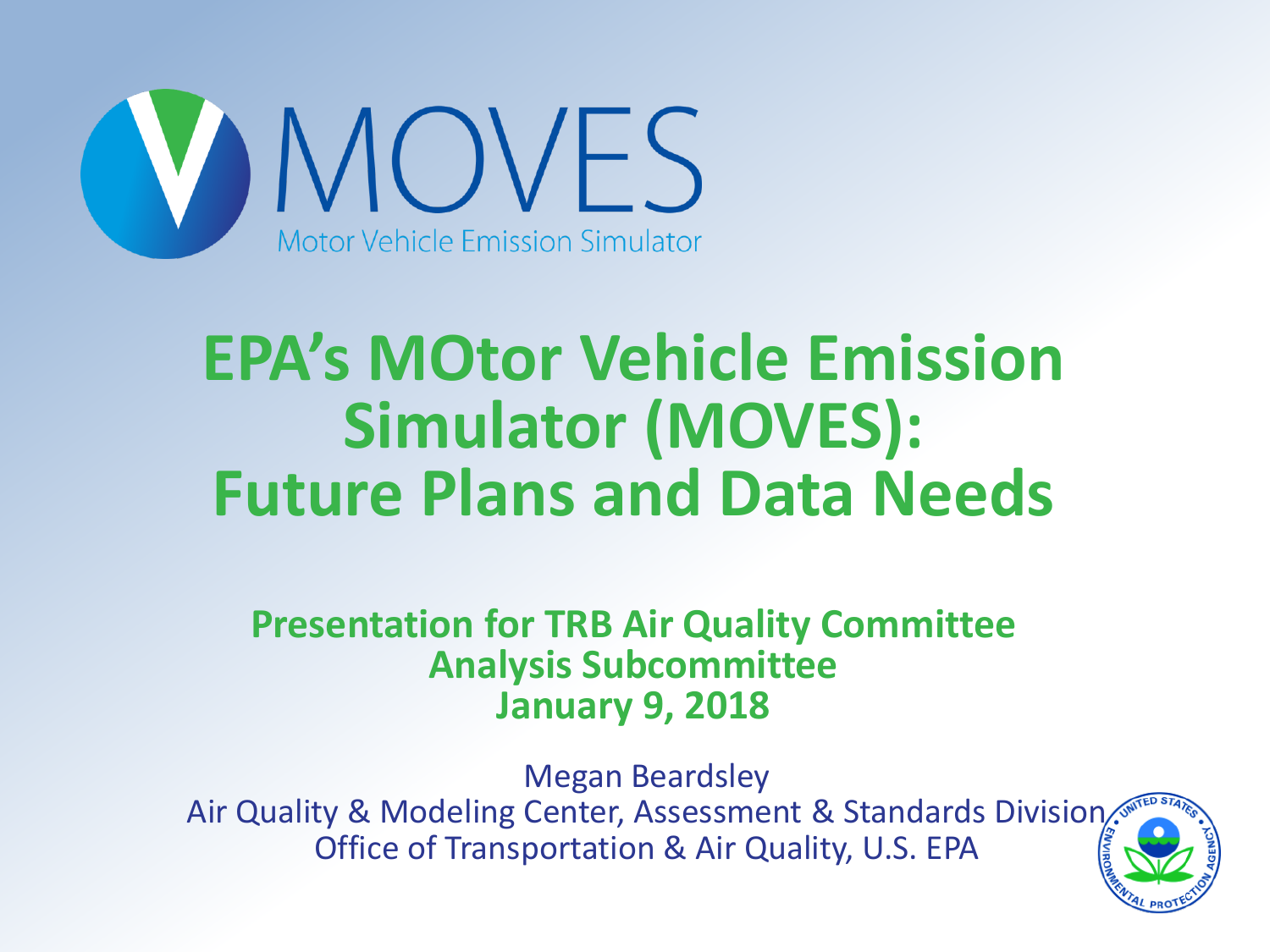#### **Outline**

- Background
- Plans for next official version of MOVES
- Data needs

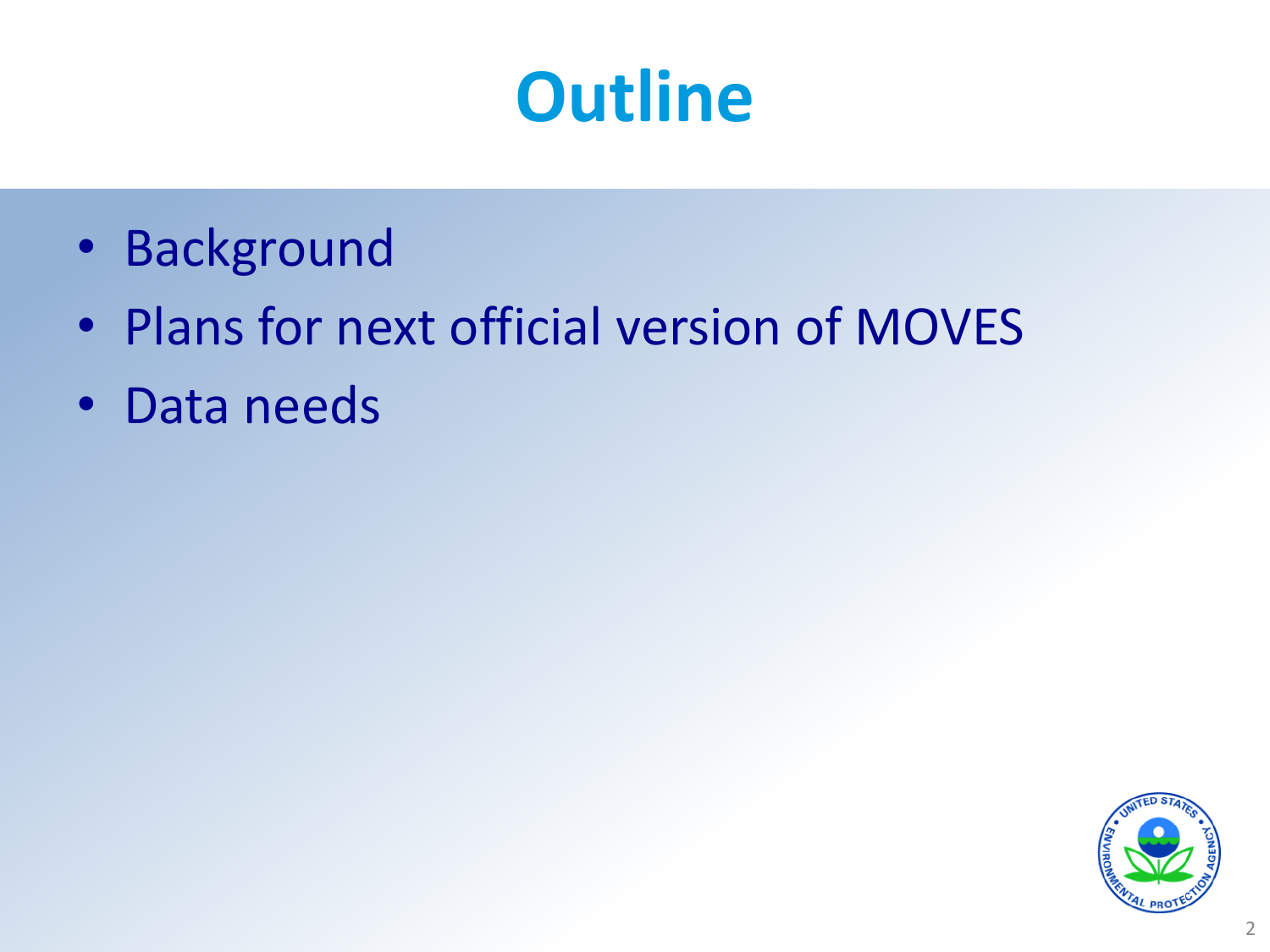## **What is MOVES?**

- EPA's MOtor Vehicle Emission Simulator
- Estimates emissions & energy use from
	- Onroad vehicles: passenger cars, light-trucks, heavy-duty trucks, buses, motorcycles
	- Nonroad equipment: construction, industrial, agricultural, lawn & garden, commercial, logging, airport, oil & gas, mining, railroad service, recreational vehicles



- Estimates different types of emissions:
	- Engine running/working, engine starting, idling, evaporative, etc.

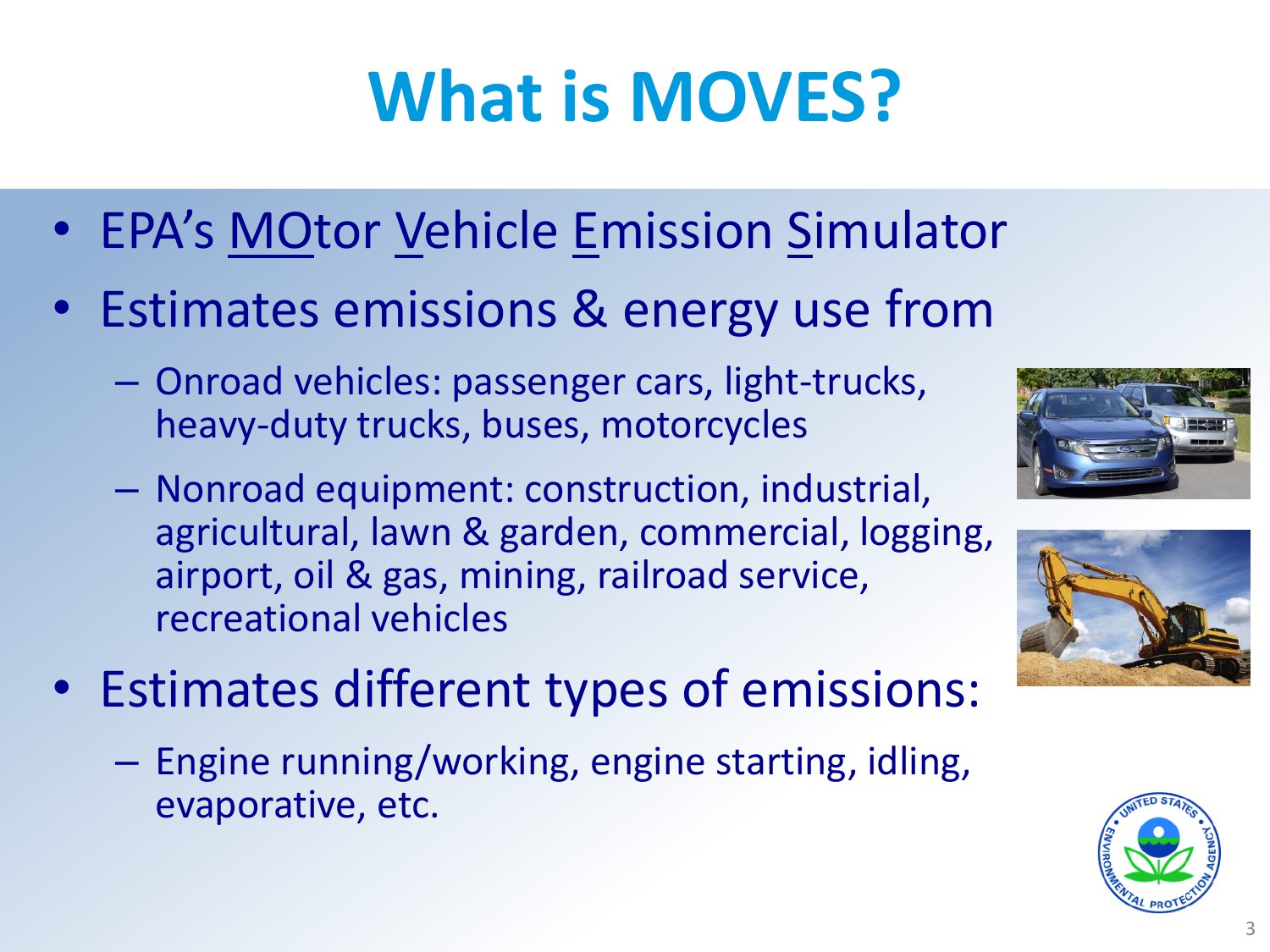## **What is MOVES?** *cont.*

- Estimates fuel consumption & emissions of many different pollutants
	- Criteria pollutants and precursors: hydrocarbons (HC), nitrogen oxides (NOx), particulate matter (PM), sulfur dioxide (SO<sub>2</sub>), and carbon monoxide
	- GHG pollutants: carbon dioxide (CO2), nitrous oxide (N2O), methane (CH4)
	- >180 air toxics
- Accounts for national emission standards, vehicle populations and activity, fuels and meteorology

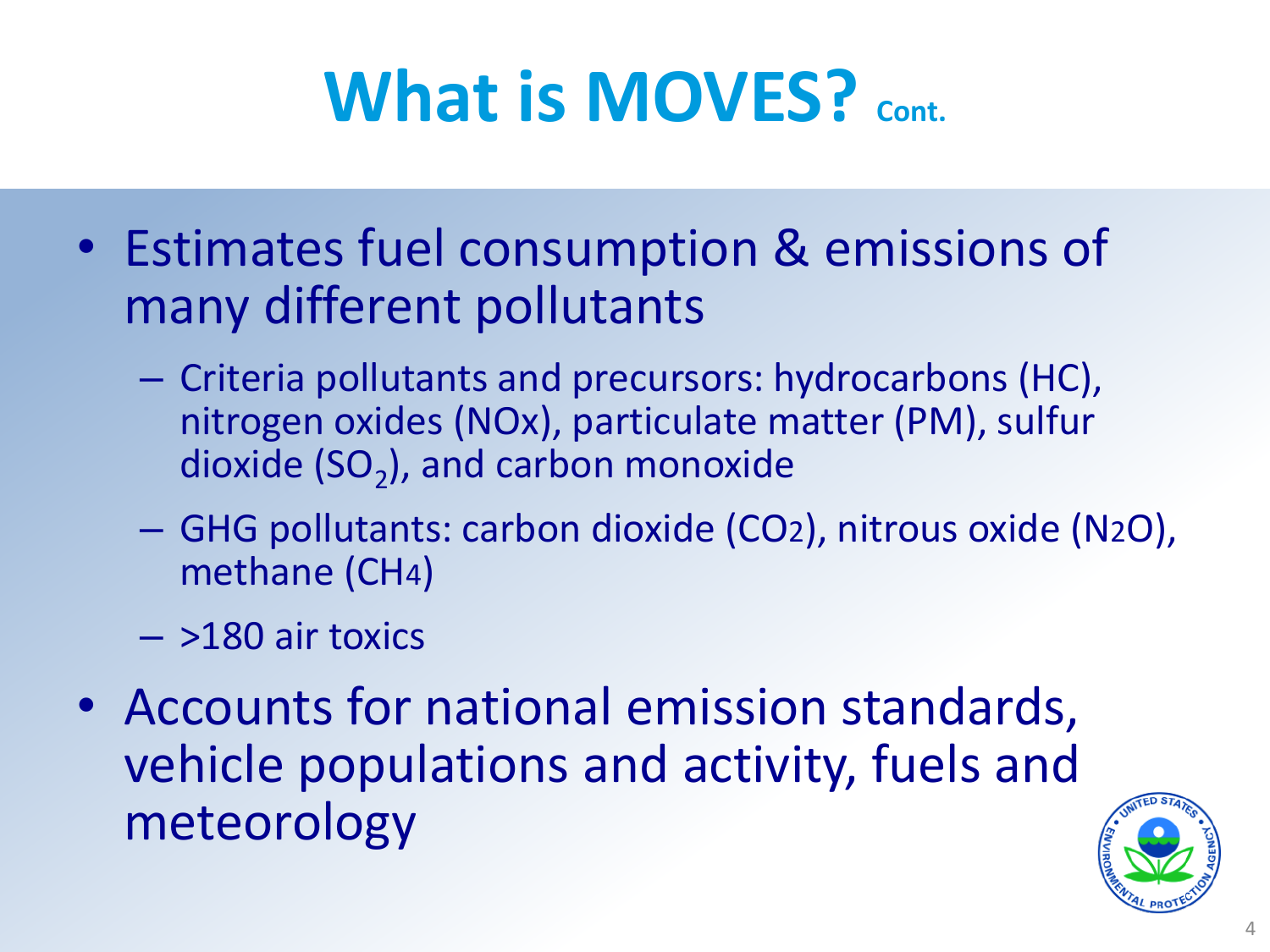## **Uses of MOVES**

#### • U.S. EPA

- Uses MOVES to estimate emission impacts of mobile source emissions regulations and policies
- Uses MOVES when generating national inventories of air pollutants
- State, regional, and local governments
	- Use MOVES to develop State Implementation Plans (SIPs) and to show conformity of transportation activities with the SIP
- **Others** 
	- Use MOVES to model the effects of policy choices
	- Use MOVES in academic research on vehicle emissions

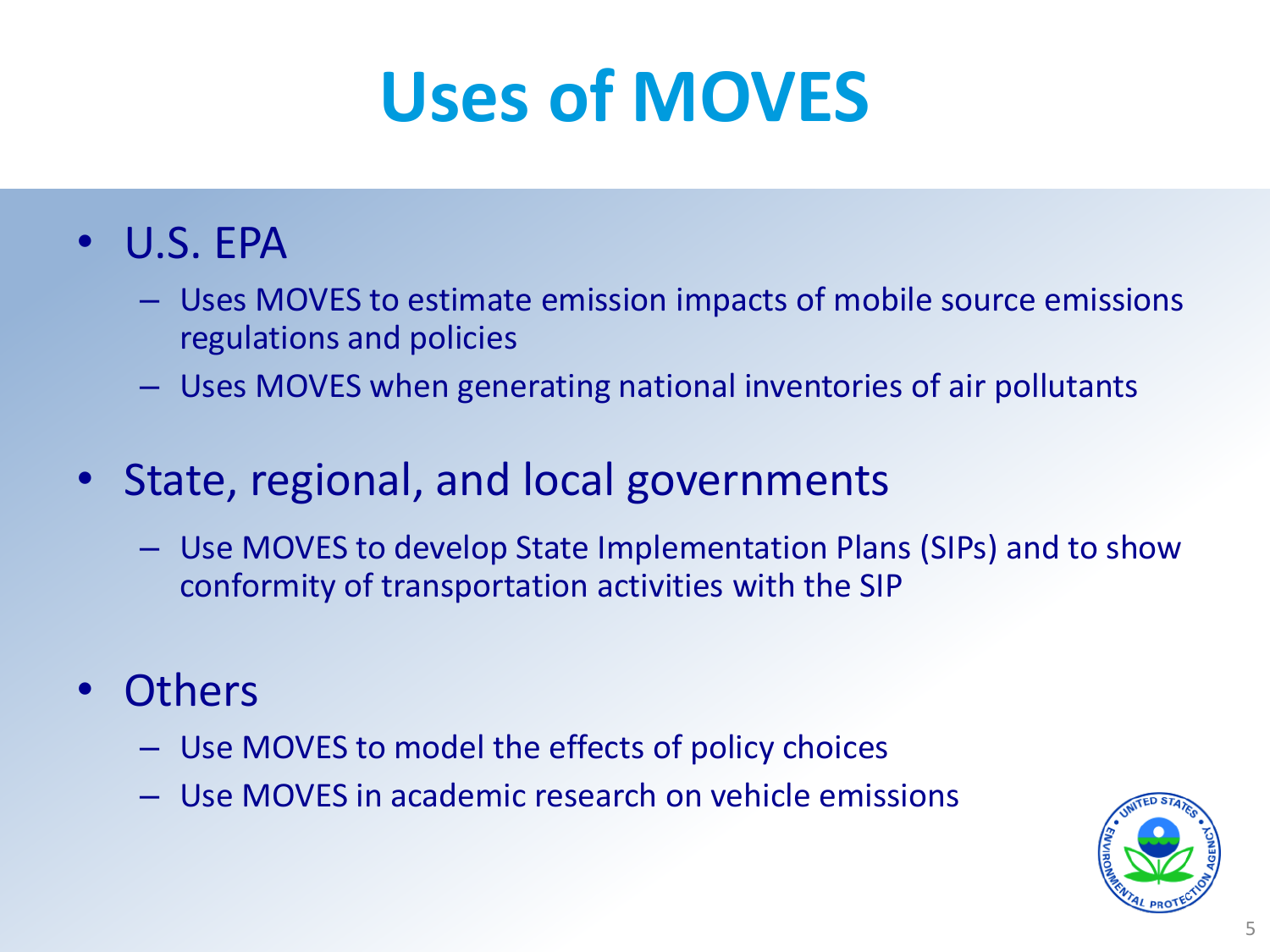## **MOVES – Scales of Analysis**

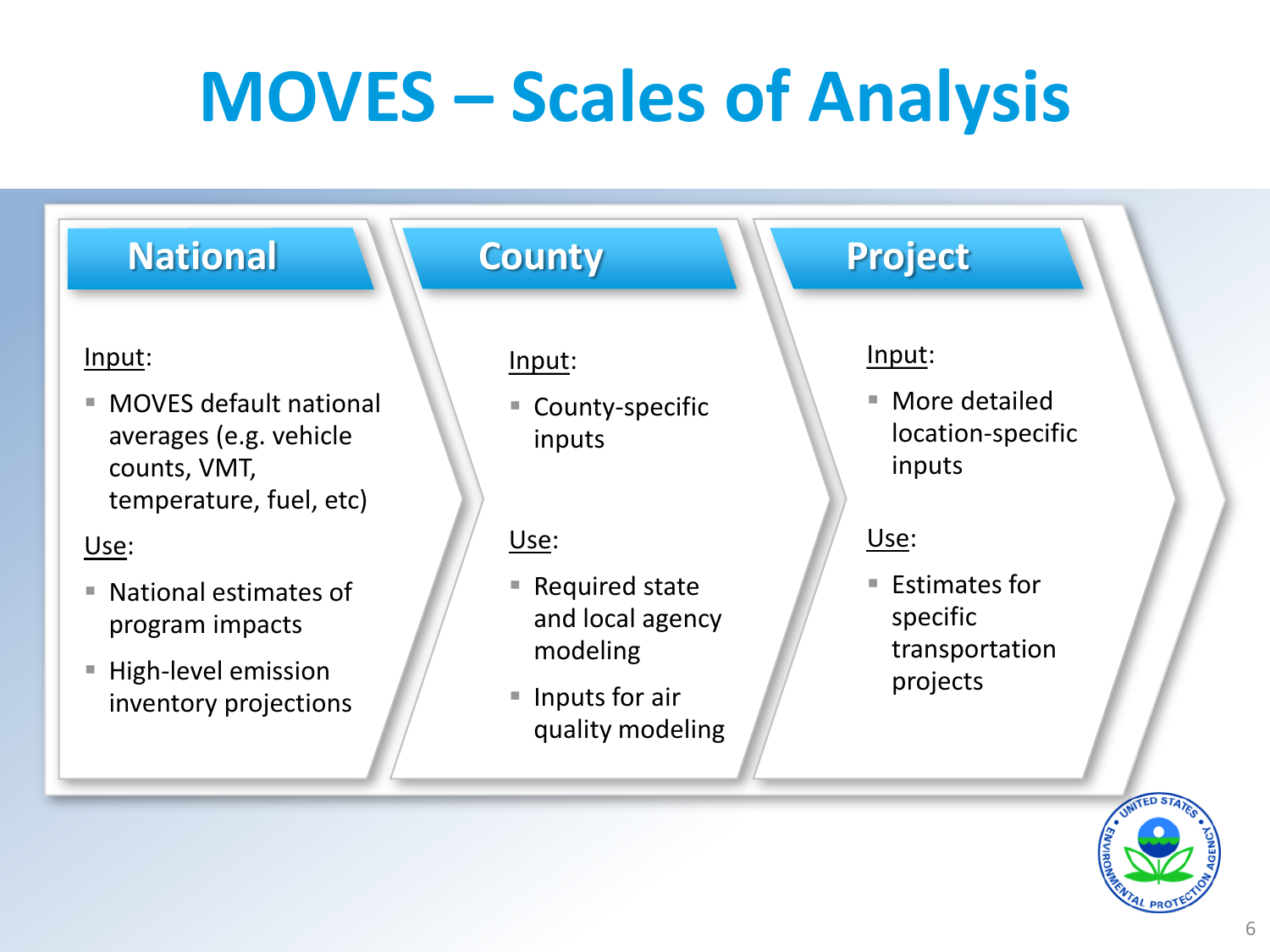# **Types of MOVES Release**

- Major release
	- Typically includes new regulations, up-to-date emissions data, improved functionality, and others
	- Involves changes in emissions
	- Official model for performing SIP and transportation conformity analyses outside of California
- Minor release
	- Often involves more functionality, improved algorithms, and minor bug fixes
	- Onroad criteria pollutant emissions are not significantly changed from the major version
	- Not considered a new model for SIP and transportation conformity purposes

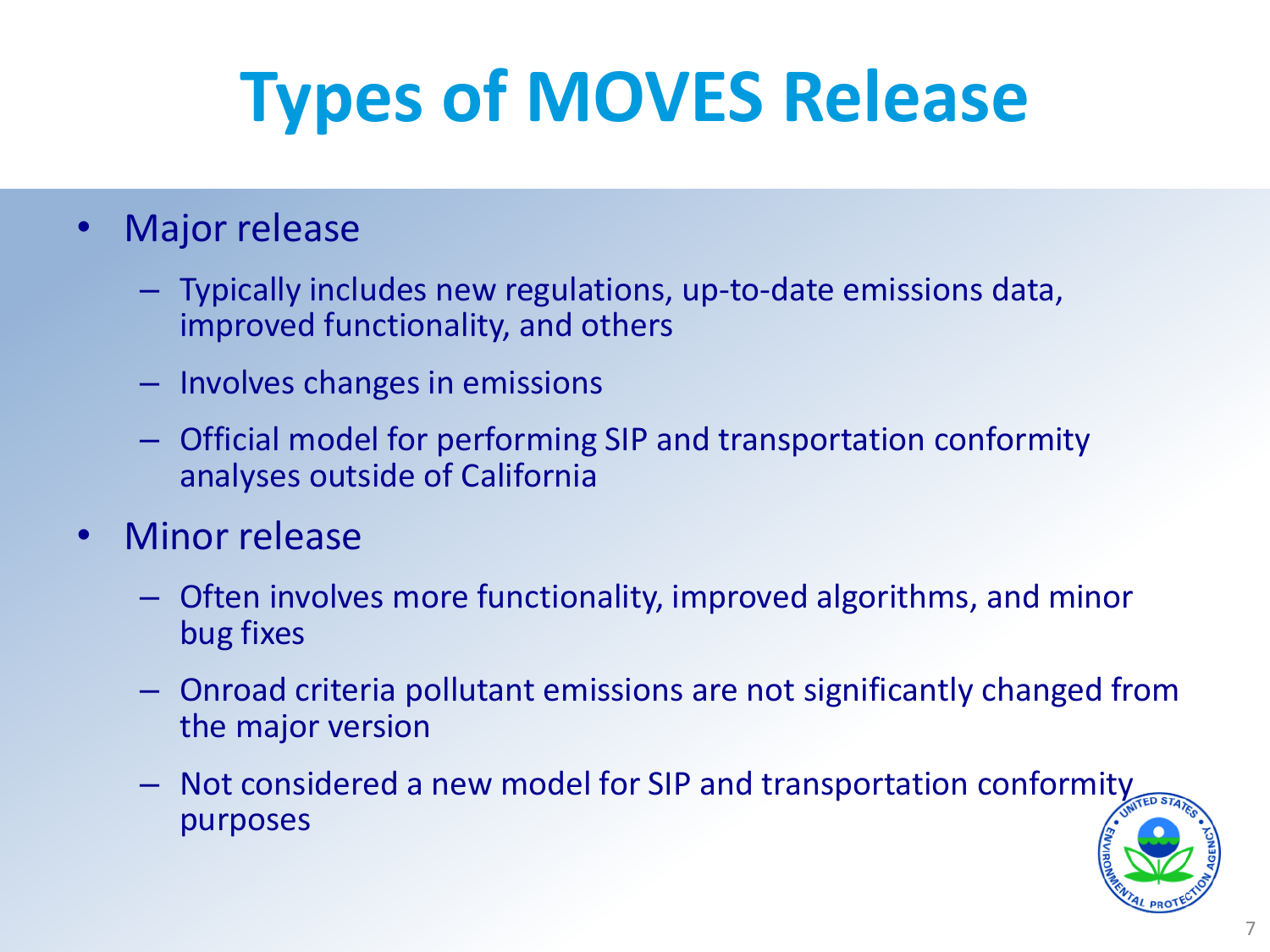## **MOVES History**

| <b>MOVES2004</b>   | <b>First model release</b><br>Included only energy and greenhouse gases                  |
|--------------------|------------------------------------------------------------------------------------------|
| <b>MOVES2009</b>   | Draft release<br>Included criteria pollutants<br>$\bullet$                               |
| <b>MOVES2010</b>   | <b>First official major release</b><br><b>Replaced MOBILE6 for SIPs &amp; conformity</b> |
| MOVES2010a*        | Accounted for LD GHG and fuel economy rules<br>Improved performance and usability        |
| <b>MOVES2010b*</b> | Added new features and better performance<br>Improved modeling of air toxics             |

\* Minor release

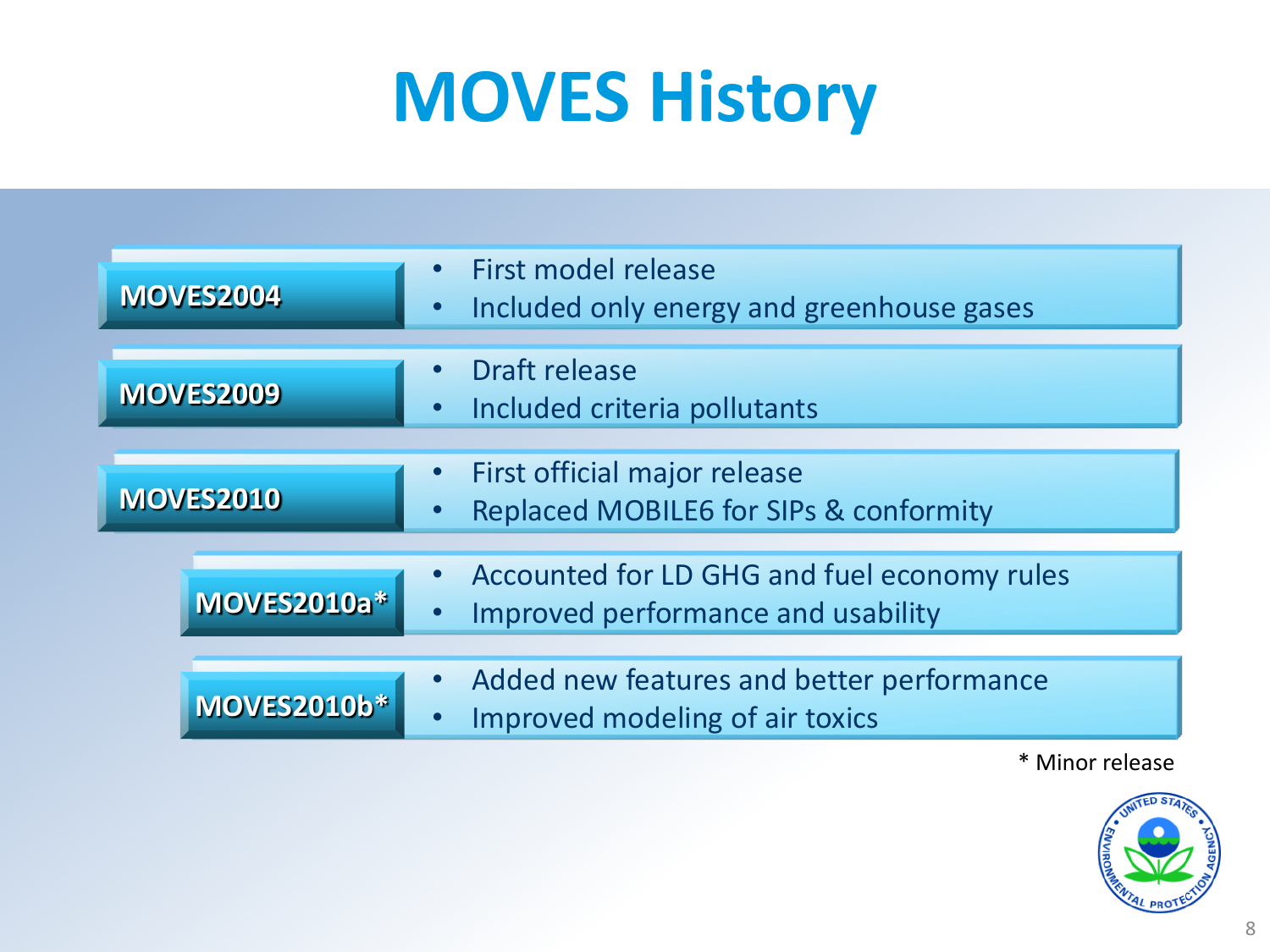#### **MOVES2014 Overview**

| <b>MOVES2014</b> | • Second official major release (Oct. 2014)<br>Replaced MOVES2010 for use in SIPs & conformity<br>$\bullet$<br>• Included new EPA regulations:<br>LD GHG 2017-2025, HD GHG Phase 1, and Tier 3<br>$\bullet$<br>• Updated with the latest data on fuel effects,<br>emission rates and activity for onroad vehicles<br>• Incorporated NONROAD model into MOVES |
|------------------|--------------------------------------------------------------------------------------------------------------------------------------------------------------------------------------------------------------------------------------------------------------------------------------------------------------------------------------------------------------|
| MOVES2014a*      | <b>Released in November 2015</b><br>No significant change in criteria pollutant emissions<br>$\bullet$<br>Added the capability to estimate VOCs and toxics<br>$\bullet$<br>from nonroad equipment<br>Included new data and features<br>$\bullet$<br><b>Corrected bugs</b><br>$\bullet$                                                                       |

\* Minor release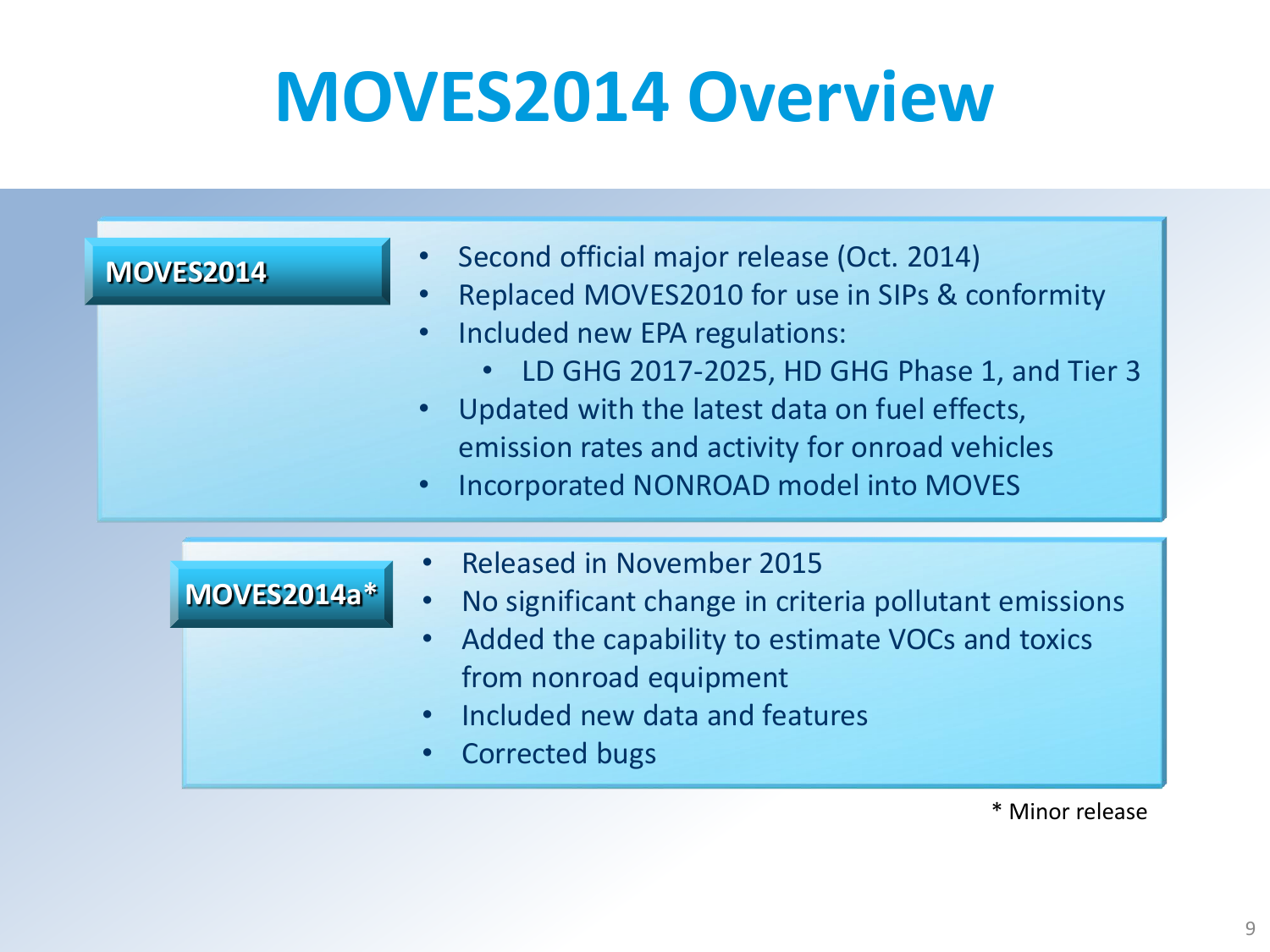## **MOVES2014 Evaluation**

- Several recent studies suggest that mobile source NOx emissions are sometimes too high
- We have compared MOVES2014 emission rates to recent roadside studies
	- We have not yet found evidence that we need to adjust MOVES rates or default inputs
	- Presented the findings at IEIC, CMAS, and AGU
	- We are continuing our investigation
- Understanding the sources of modeled NOx bias continues to be a complex problem requiring careful analysis of many potential factors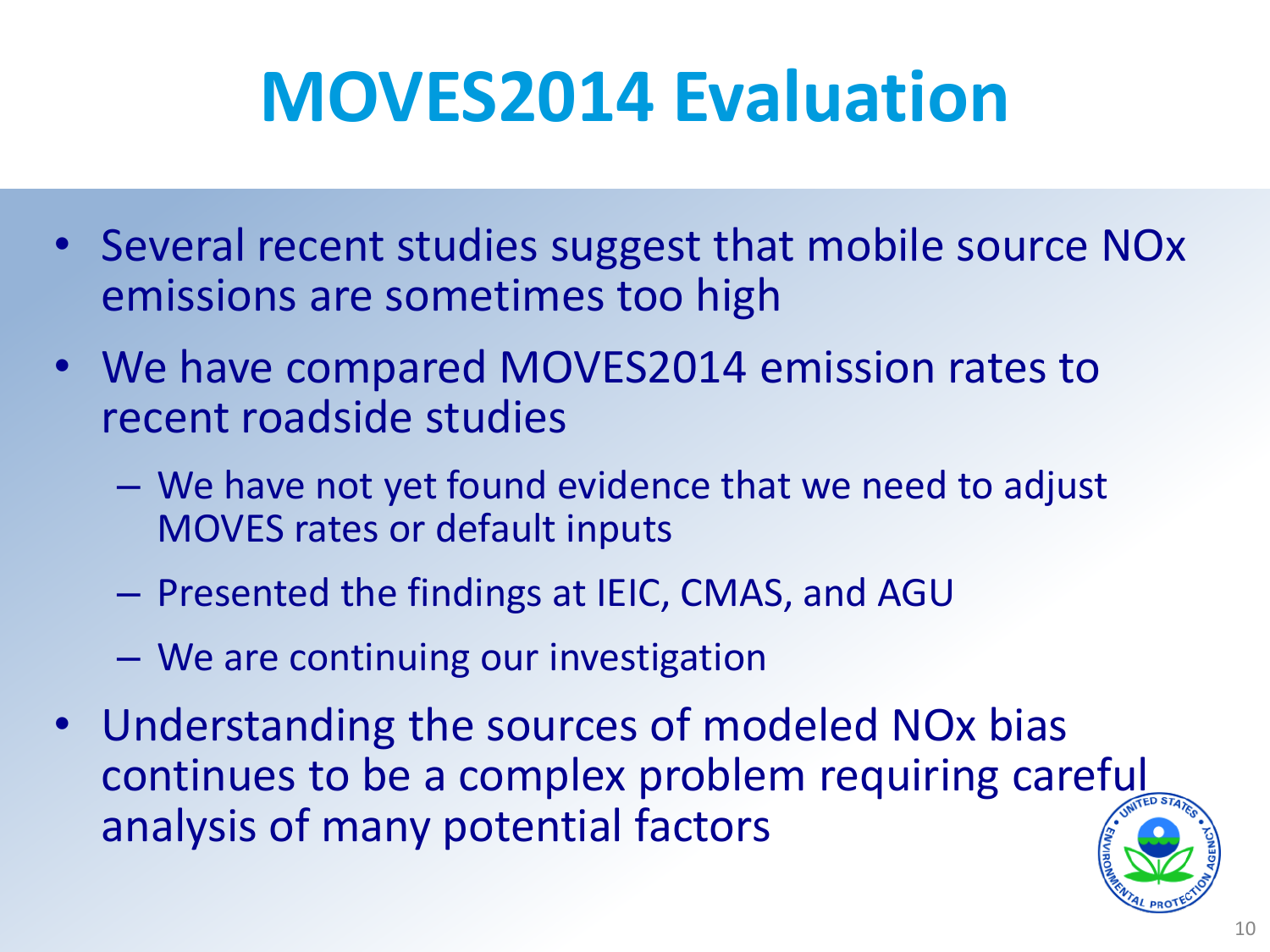#### **MOVES Plans**

- Next official version of MOVES to include
	- New data based on latest test programs and analyses
	- Latest vehicle population and activity data
	- Newer rules (e.g. Heavy-Duty Greenhouse Gas Phase 2)
	- Improved functionality and performance
	- Additional features
- Timing of release
	- TBD, but 2019 at the earliest
- Impact on emissions is unclear at this time

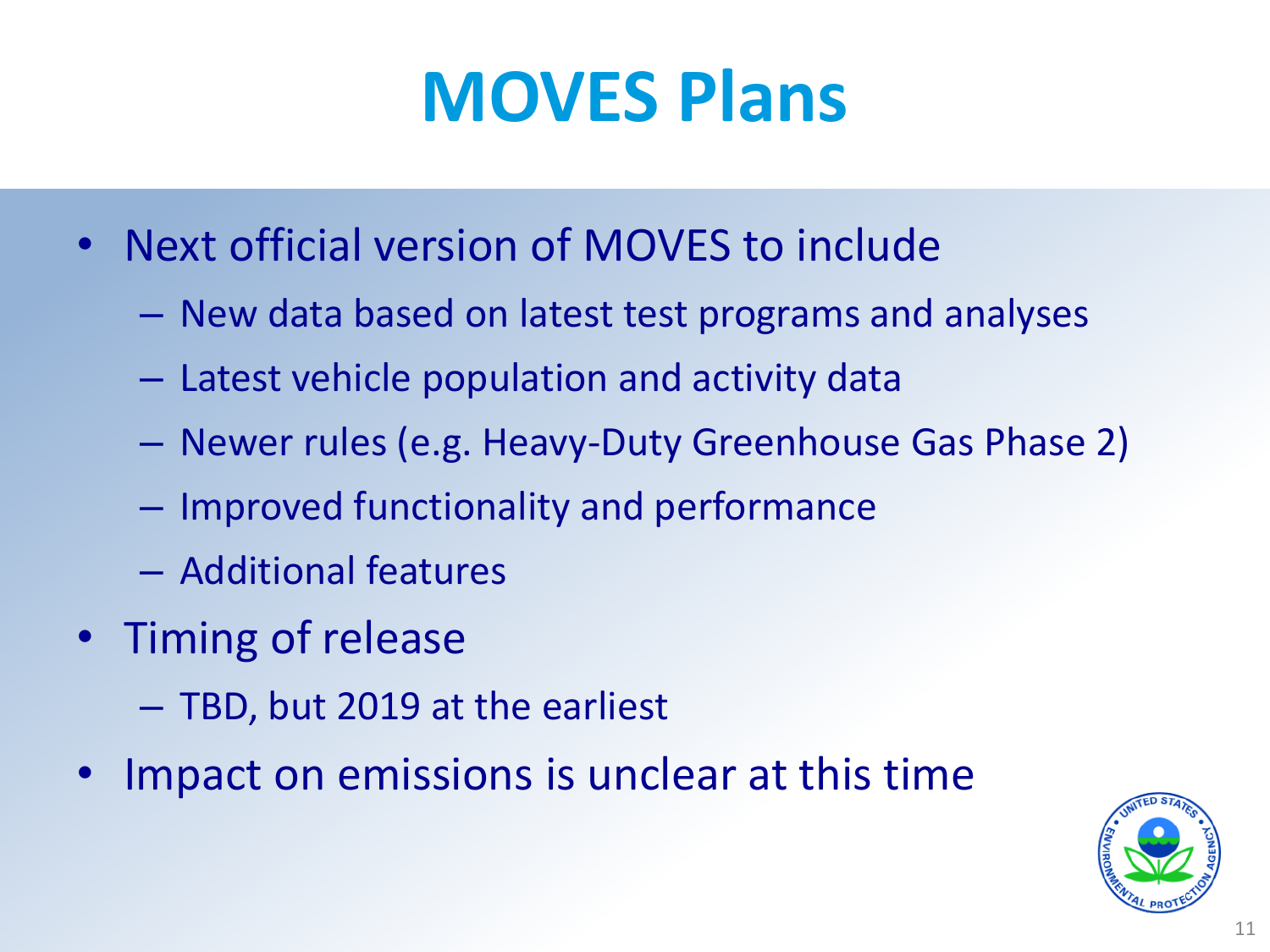## **Updated Emissions**

- Updated estimates for:
	- Heavy-duty: Criteria pollutant & GHG emissions, CNG for all sourcetypes
	- Light-duty particulate matter
	- Impact of parking time on start emissions
	- Humidity adjustments
	- Temperature adjustments for LD PM running
	- Improved pollutant speciation, including methane

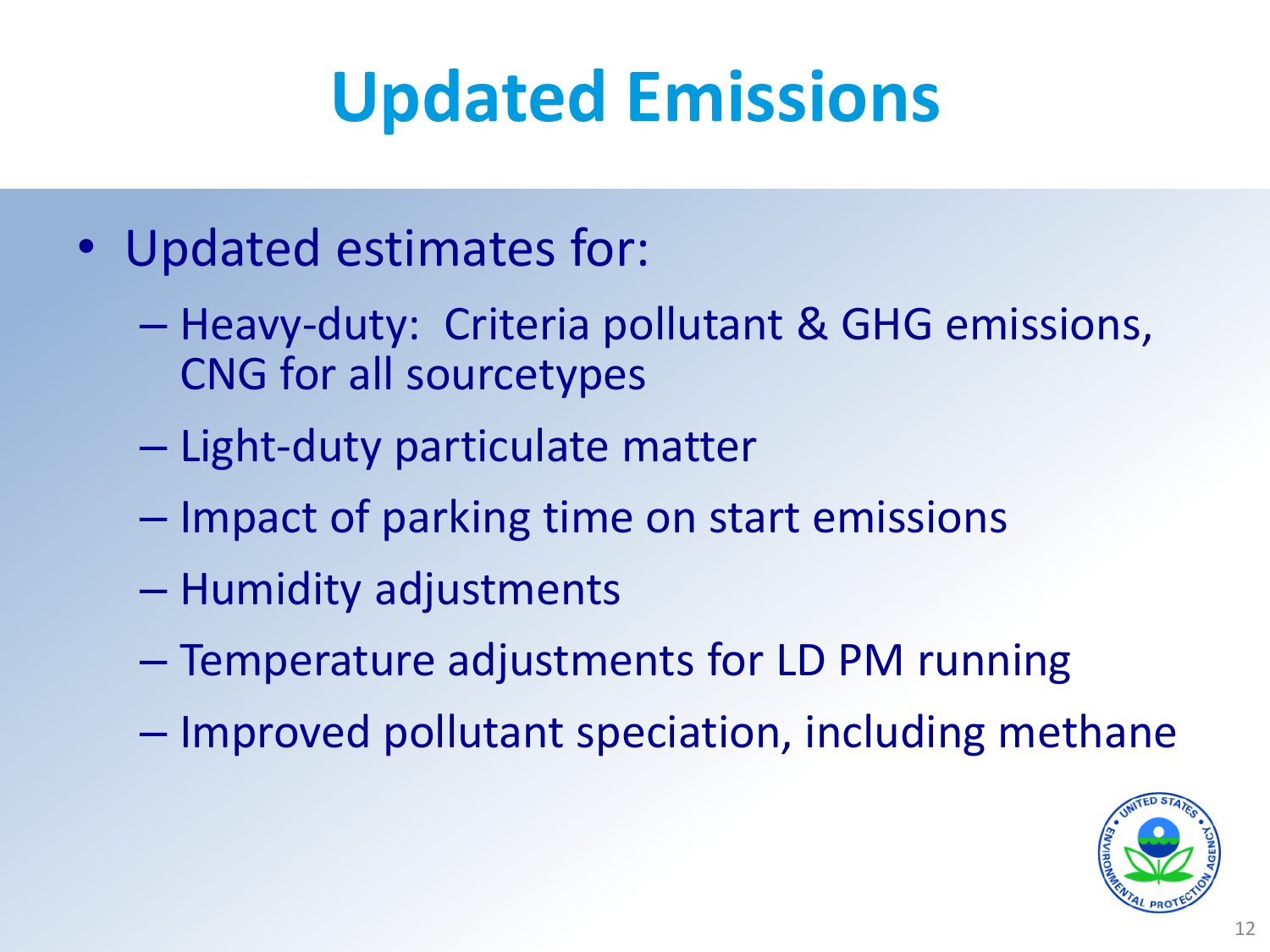## **Updated Fleet & Activity**

- Historical and projection data for national VMT and vehicle populations
- National age distributions
- Vehicle starts and idling
- Hotelling activity
- Vehicle weights and other characteristics
- Remove ramps as a separate roadtype
	- Drafting tool to help users model ramps in project mode

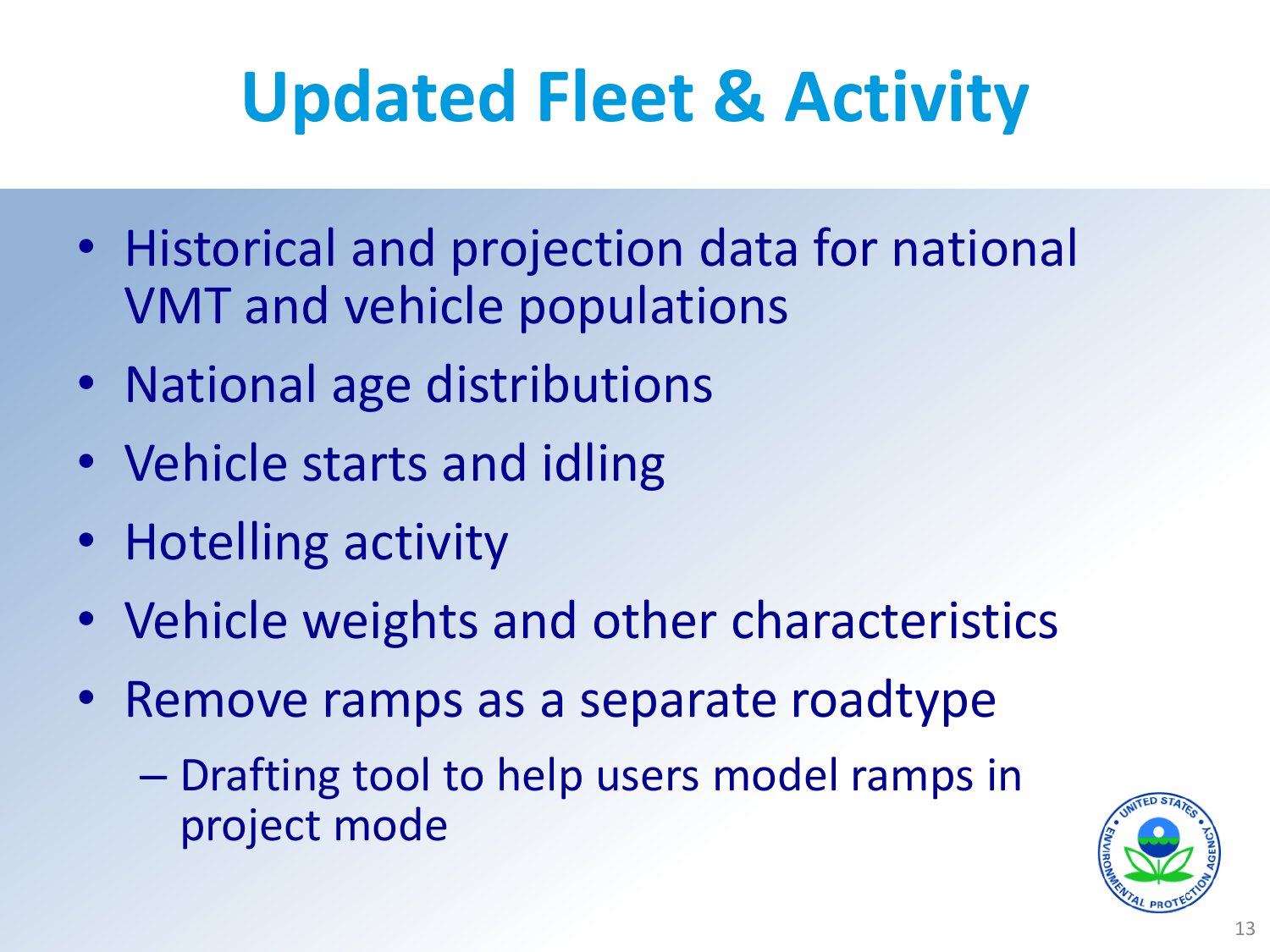## **New Vehicle Activity Inputs**

- Starts
	- Start emissions are important for onroad vehicles
		- Emission controls not as effective at start
		- "Soak time" matters
	- Telematics data provides improved data on start activity for both light-duty and heavy-duty
	- Updating MOVES to incorporate improved emissions information and activity defaults
	- Improving options for user activity inputs

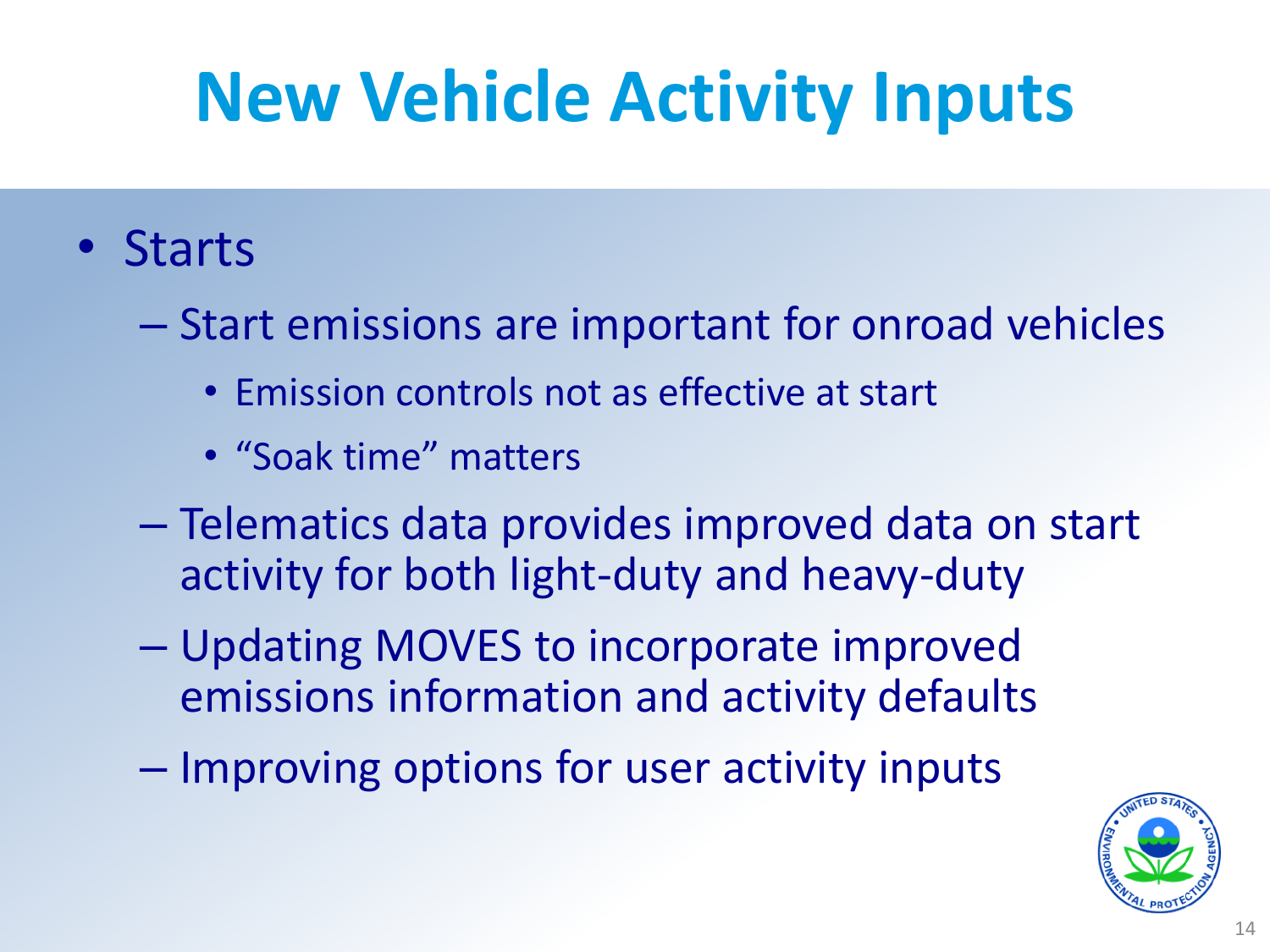## **New Vehicle Activity Inputs Cont.**

#### • Off-network Idle

- MOVES2014 accounts for idle activity that is part of the driving cycle
- Additional idle happens, "off-network"
- Telematics data provides improved data on idle activity for both light-duty and heavy-duty
- Updating MOVES to incorporate improved emissions information and activity defaults
- Improving options for user activity inputs

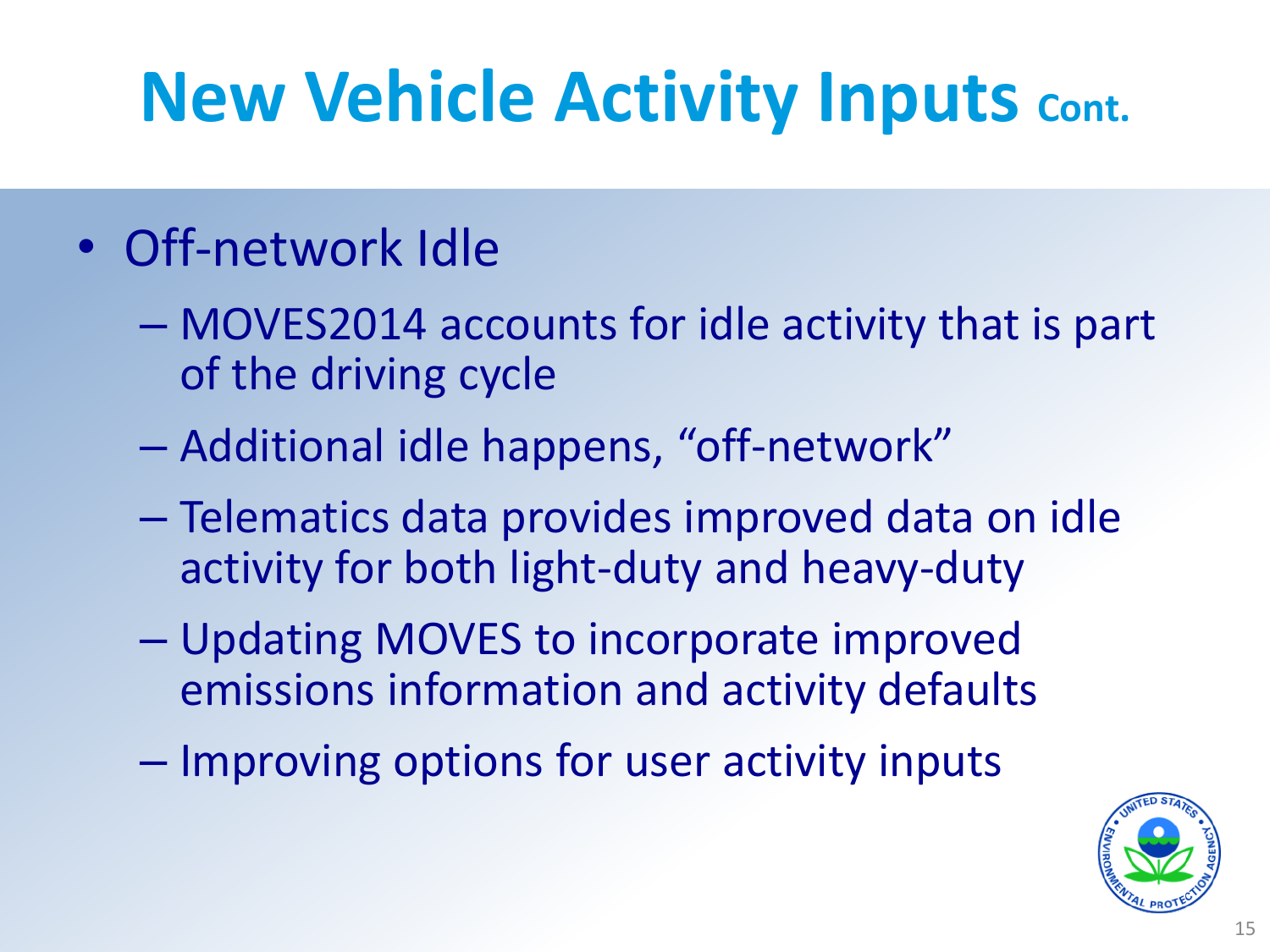## **Other Planned Changes**

- Allow CNG inputs for all HD onroad sourcetypes
- Update nonroad growth factors (and thus equipment populations)
- Update classification and emission rates for Tier 4 nonroad equipment
- Extend model to cover calendar years to 2060
- Reduce model run time

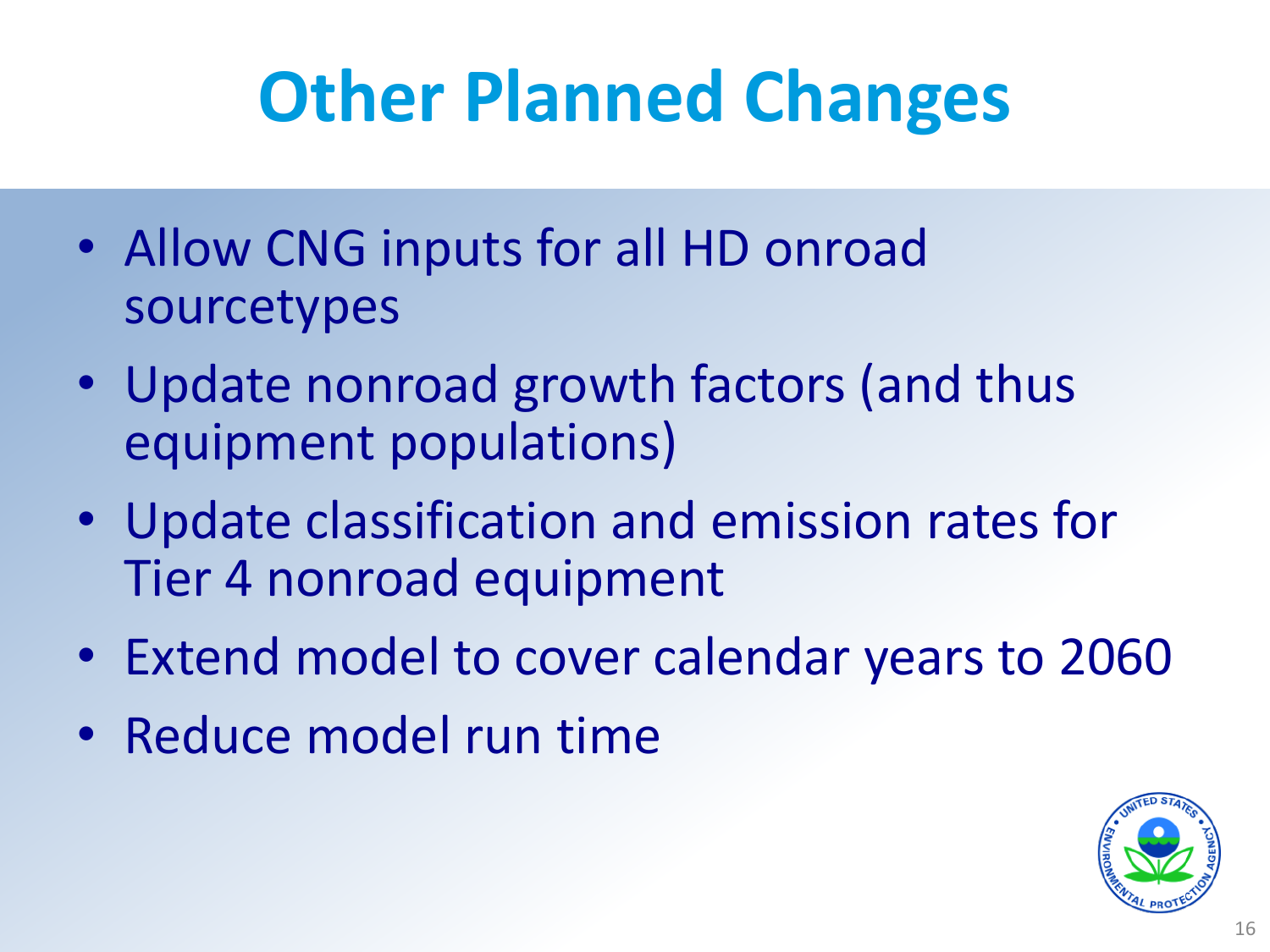## **New Data Needs: MOVES Users**

- Option to enter data on "off-network idle"
	- Time spent idling that is not part of onroad driving cycles
- Additional options for entering start activity
- Improved options for entering HD hotelling activity

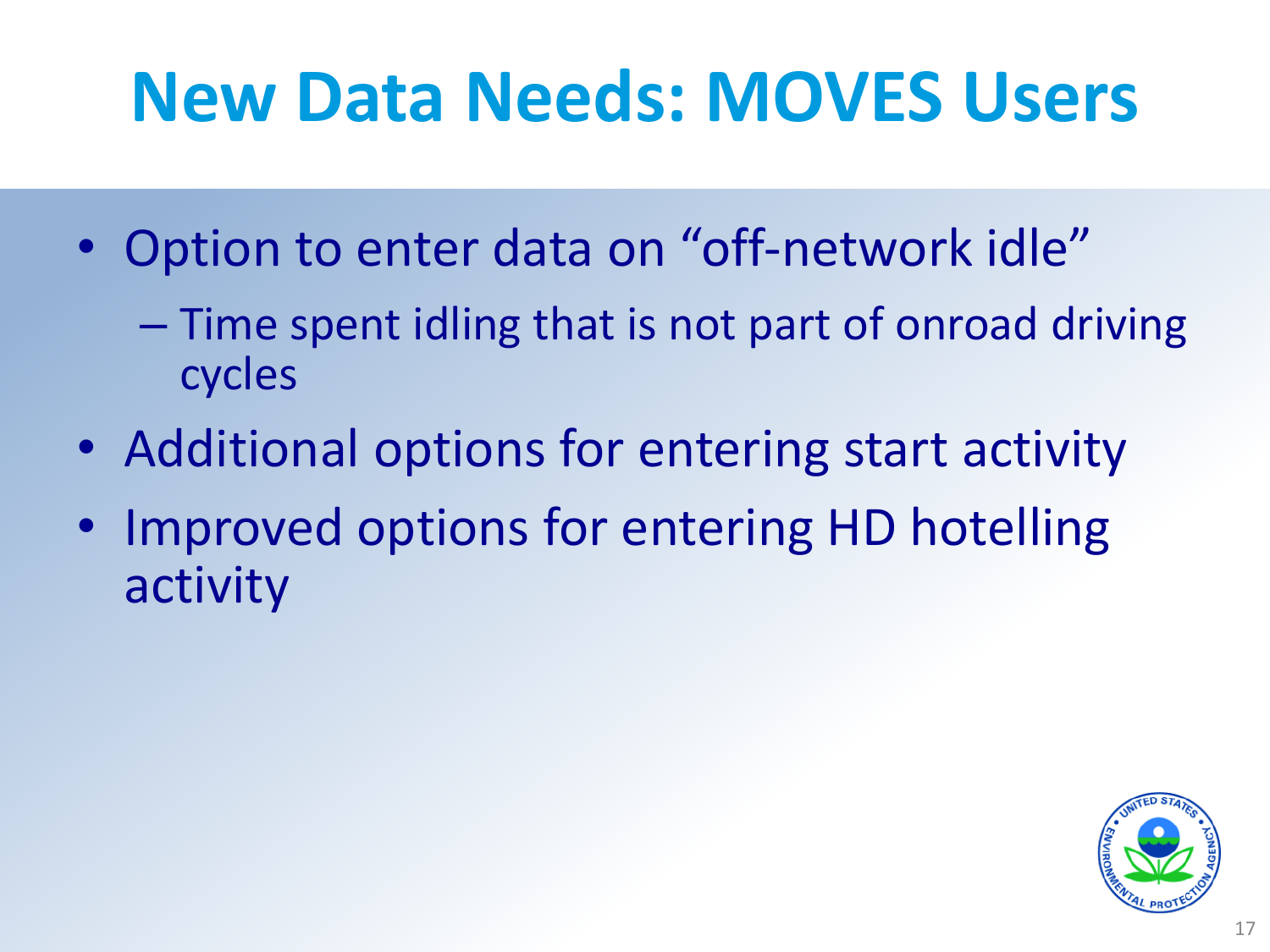#### **Data Needs: EPA**

- Historic and projected VMT, vehicle population, activity
- Geographic & temporal resolution
- Nonroad equipment population & activity data